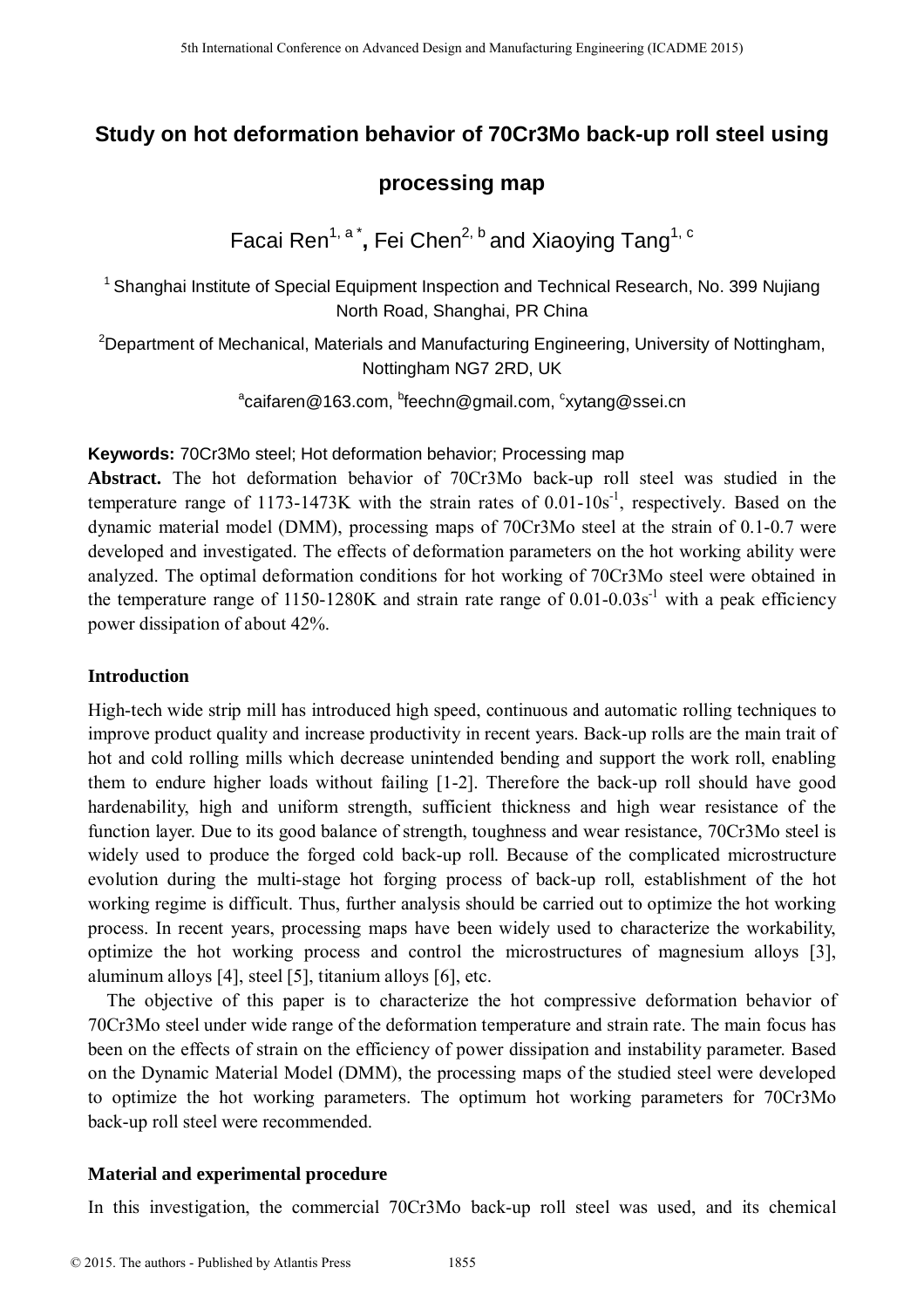composition (wt. %) is as follows: 0.69C-3.1Cr-0.50Si-0.60Mn-0.31Mo-0.07Ni-0.04Cu-0.013P-0.004S-(bal.)Fe. The hot compression tests were carried out on a Gleeble thermo-mechanical simulator. The specimens were heated to 1473 K at a heating rate of 10  $\text{Ks}^{-1}$  and held for 3 min and then cooled to the test temperature at the cooling rate of 10  $\text{Ks}^{-1}$ . Then, the specimens were held at the forming temperature for 30 seconds to get a uniform temperature distribution. The deformation temperature ranged from 1173 to 1473 k, while the strain rate from 0.01 to 10 s<sup>-1</sup>.

### **Results and discussion**

The processing map was developed by Prasad et al. on the basis of the dynamic material model (DMM) which considers the workpiece as a dissipater of power. The total dissipated power can be expressed as:

$$
P = S\mathbf{B} = J + G = \int_0^s \mathbf{B}dS + \int_0^s S d\mathbf{B}
$$
 (1)

Where *P* is the instantaneous power dissipated. *G* is the dissipater content, which represents the power dissipated by plastic work without changing the internal structure; and *J* is the dissipater co-content, which is related to the power dissipated by metallurgical processes, such as recovery, recrystallization, phase transformation and damage of the material. If the stress versus strain rate obeys a power law, for the given strain and deformation temperature, the flow stress can be expressed as [7]:

$$
s = K\mathcal{E}^n \tag{2}
$$

Where *K* is the material constant, *m* is the strain rate sensitivity and is defined as a power partitioning factor as follows:

$$
m = \frac{dJ}{dG} = \frac{dS}{S d \, dR} = \frac{dS}{S} \left(\frac{d \, dR}{dR}\right)^{-1} = \frac{d \lg S}{d \lg R} \tag{3}
$$

Assuming at a given strain and deformation temperature, the relationship between true stress and strain rate can be expressed through a cubic spline fit [8]:

$$
\lg s = a + b \lg \mathbf{\&} + b_1 (\lg \mathbf{\&})^2 + b_2 (\lg \mathbf{\&})^3 \tag{4}
$$

Thus, the strain rate sensitivity (*m*) can be expressed as:

$$
m = b + 2b_1 \lg \mathbf{d}t + 3b_2 (\lg \mathbf{d}\mathbf{d})^2
$$
\n<sup>(5)</sup>

When m equals to 1.0 in Eq. (2), ideal power dissipation ( $J_{\text{max}}$ ) will occur and  $h$  is then calculated by Eq.  $(6)$ :

$$
h = \frac{J}{J_{\text{max}}} = \frac{J}{(s\mathbf{R}/2)} = \frac{2m}{1+m}
$$
(6)

The instability parameter  $(x(\&)$  can be expressed as [9]: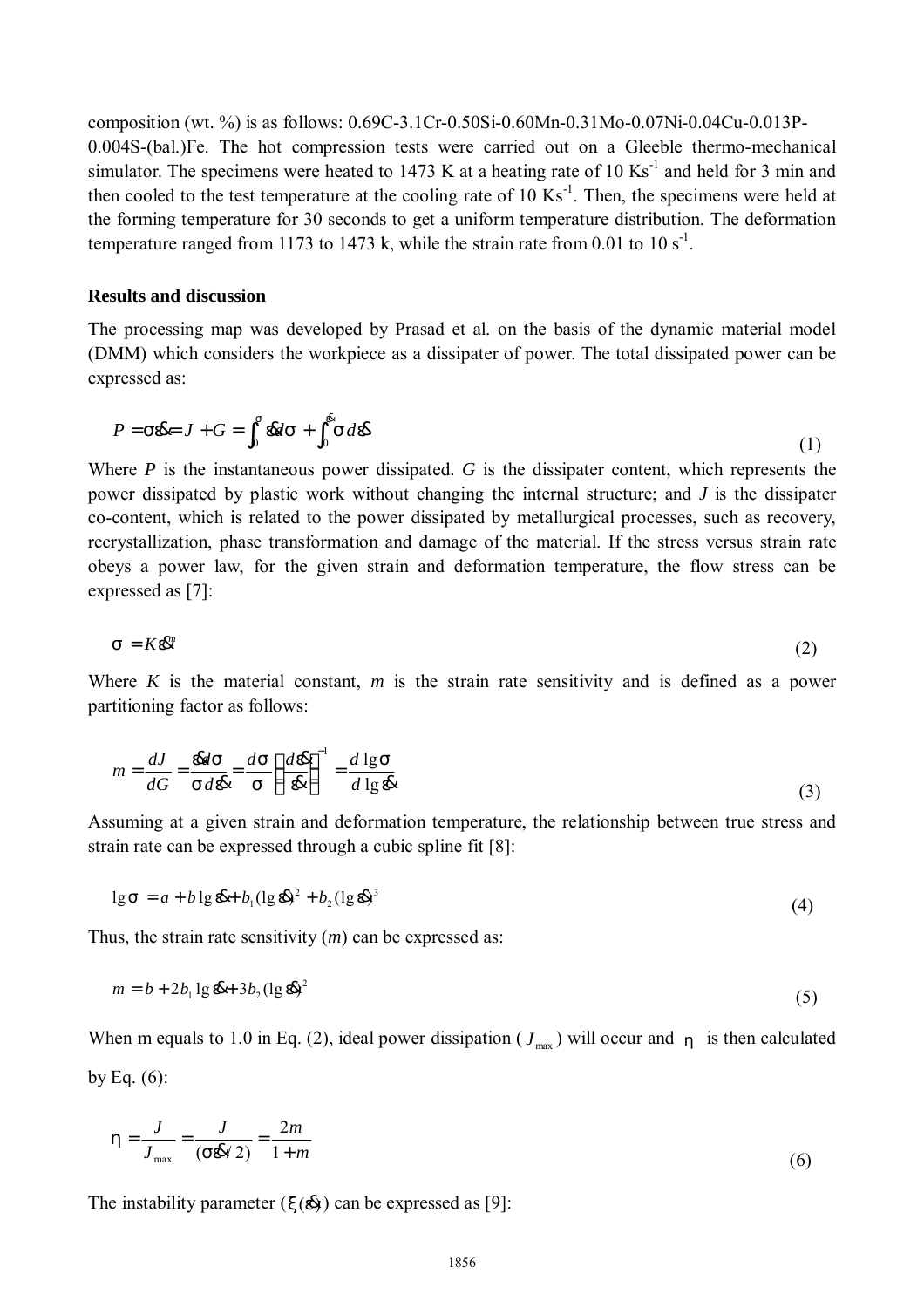$$
x(\mathbf{A}) = \frac{\partial \lg(m/(1+m))}{\partial \lg \mathbf{A}} + m < 0
$$
 (7)

A negative value of  $x(\mathbf{A})$  indicates an unstable condition for plastic deformation.

The processing maps of 70Cr3Mo steel generated in the temperature range of 1173-1473K and strain rate range of  $0.01 - 10s^{-1}$  at strains of 0.1, 0.2, 0.3, 0.4, 0.5, 0.6 and 0.7 developed using the flow stress data are shown in Fig. 1, in which the contours represent constant efficiencies of power dissipation (*h*) marked as percent and the shaded areas denote the unsafe domains which are not suitable for bulk metal processing and should be avoided.